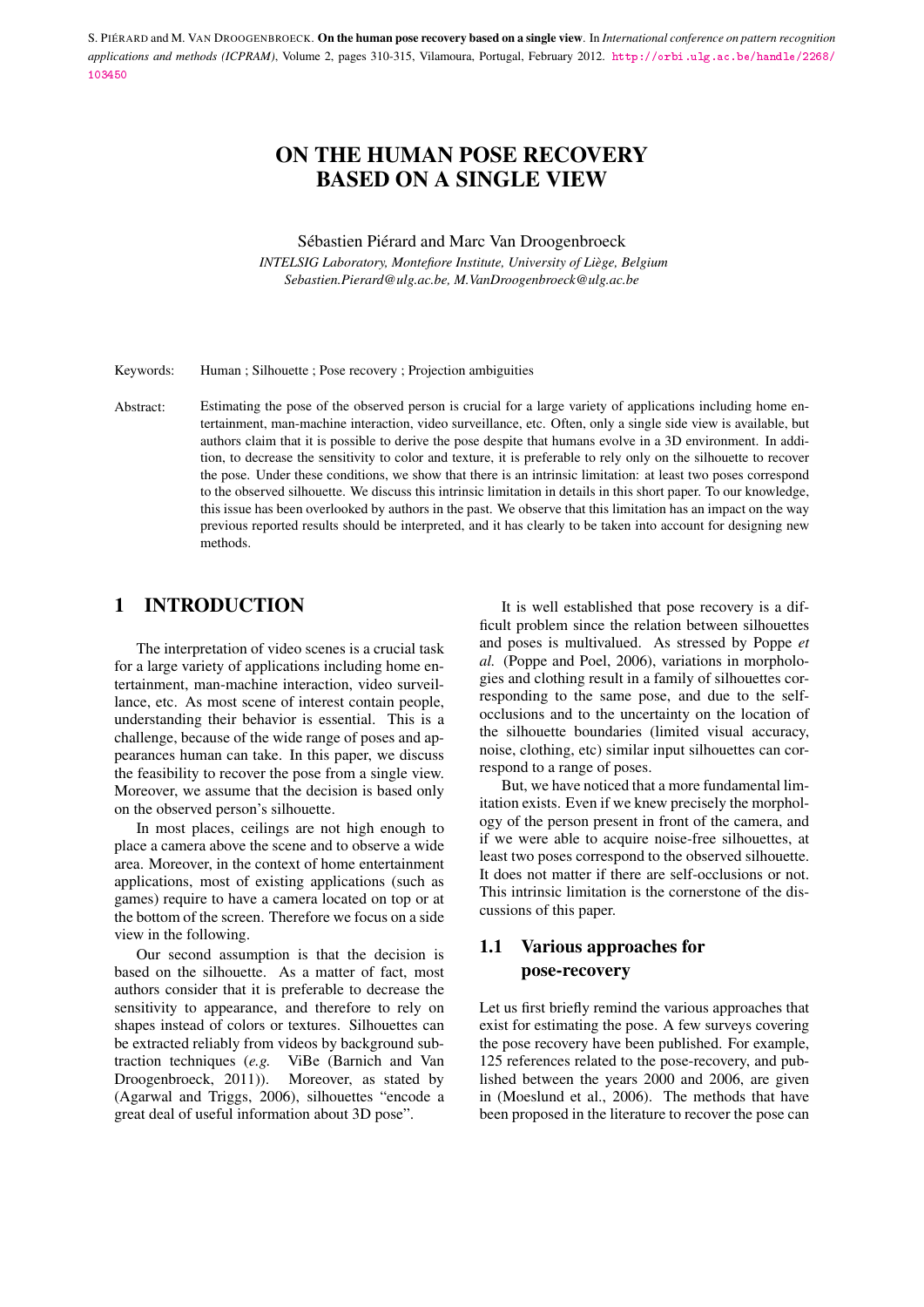be classified into three main families: *example-based*, *model-based*, and *learning-based*.

*Example-based methods* use a database of silhouettes stored together with the related pose parameters. They look in the database for the silhouette that is the closest to the input silhouette, and the predicted pose is the pose stored with the selected silhouette. To some extend, it is a nearest neighbor method. The three main challenges are: (1) how to handle a very large database (the high dimensionality space of poses has to be sampled sufficiently densely); (2) how to define a distance between two silhouettes that is robust to noise, to viewpoint variations, and to various appearances of humans (morphologies, clothing, hairstyles, ...); and (3) how to pre-compute a signature for each silhouette in the database in order to speed up the nearest neighbor search or to quickly discard a large part of the database as in (Shakhnarovich et al., 2003).

*Model-based methods* (also named *generative methods*) maximize the similarity between the observed silhouette and a synthetic rendered silhouette corresponding to the guessed configuration (pose and orientation). The two main issues here are (1) that the problem always has many local maxima of the likelihood, and (2) that it supposes that a good initialization configuration can be guessed.

*Learning-based approaches* (also named *discriminative methods*) try to learn, from samples, the function that associates the value of a pose parameter (*i.e.* kinematic angle) to the input silhouette. This function is known as being the "model". Usually, there is one model per pose parameter. The goal of machine learning is twofold. Firstly, it aims at building models that correctly generalize the learning samples. Secondly, it aims at pre-computing a model instead of using the whole set of learning samples at runtime, for efficiency reasons. This can also be seen as a smooth interpolation problem in a high dimensionality space, robust to irrelevant dimensions. The main problem with the learning-based approach is that the typical behavior of regression methods (such as the *ExtRa-Trees* (Geurts et al., 2006), etc) is to achieve a compromise between all the possible solutions (this fact has been underlined by (Agarwal and Triggs, 2006), and we have also observed this fact on several occasions by ourselves). Thus, the function that associates the value of a pose parameter to the input silhouette must be single-valued to avoid irrelevant estimates. Unfortunately, this is in general not the case.

In general, methods that assume a one-to-one mapping between silhouettes and poses are forced to arbitrarily or randomly choose one possible pose or to compromise. In this paper, we show that at least

two poses correspond to the observed silhouette, and that these two poses are equally likely. Therefore, estimating the underlying probabilities does not help to choose the right pose. Also, note that the methods able to deal with multiple estimates do not solve completely the problem, as they sometimes still compromise between multiple poses (this has been observed in (Agarwal and Triggs, 2005)), even when the corresponding 3D shapes are very different.

#### 1.2 Known ambiguities

The fact that several poses may correspond to a silhouette motivated the recent development of methods predicting a set of 3D poses, but the phenomenon responsible of the ambiguities was only partially understood. Before explaining the intrinsic limitation in Section 2, we give an overview of the current knowledge.

Firstly, the depth-direction of the limbs (forward/backward) is unobservable with silhouettes. Therefore, using the algorithm of Taylor (Taylor, 2000), there are  $2^n$  3D skeletons corresponding to a 2D skeleton (stick-figure) with *n* links. It is however easy to prune this large amount of possibilities since most of the solutions found by Taylor's method are physically impossible (*e.g.* self-intersections, knee or elbow bent the wrong way, etc).

Secondly, with silhouettes, an information related to the scene layers is missing. For example, with a frontal view, it may be impossible to know if the arm is behind or in front of the torso. This is due to occlusions, and therefore this problem does not exist systematically.

A more annoying problem is the following. The silhouettes of a person observed laterally are identical for mirror poses. Also, front and back views can lead to similar silhouettes. This means that the ambiguities may be related to the pose or to the orientation. With these observations, one might think that a temporal disambiguation is possible since ambiguities appear in two very particular orientations of the observed person. We show in this paper that this is *not* possible because there are much more ambiguities than these two ones. In fact, we derive a more general rule that establishes the link between the two sources of ambiguities (pose and orientation).

### 2 THE INTRINSIC LIMITATION

In this paper, we assume that the rotation axis of the observed person is parallel to the image plane. This means that the camera is looking horizontally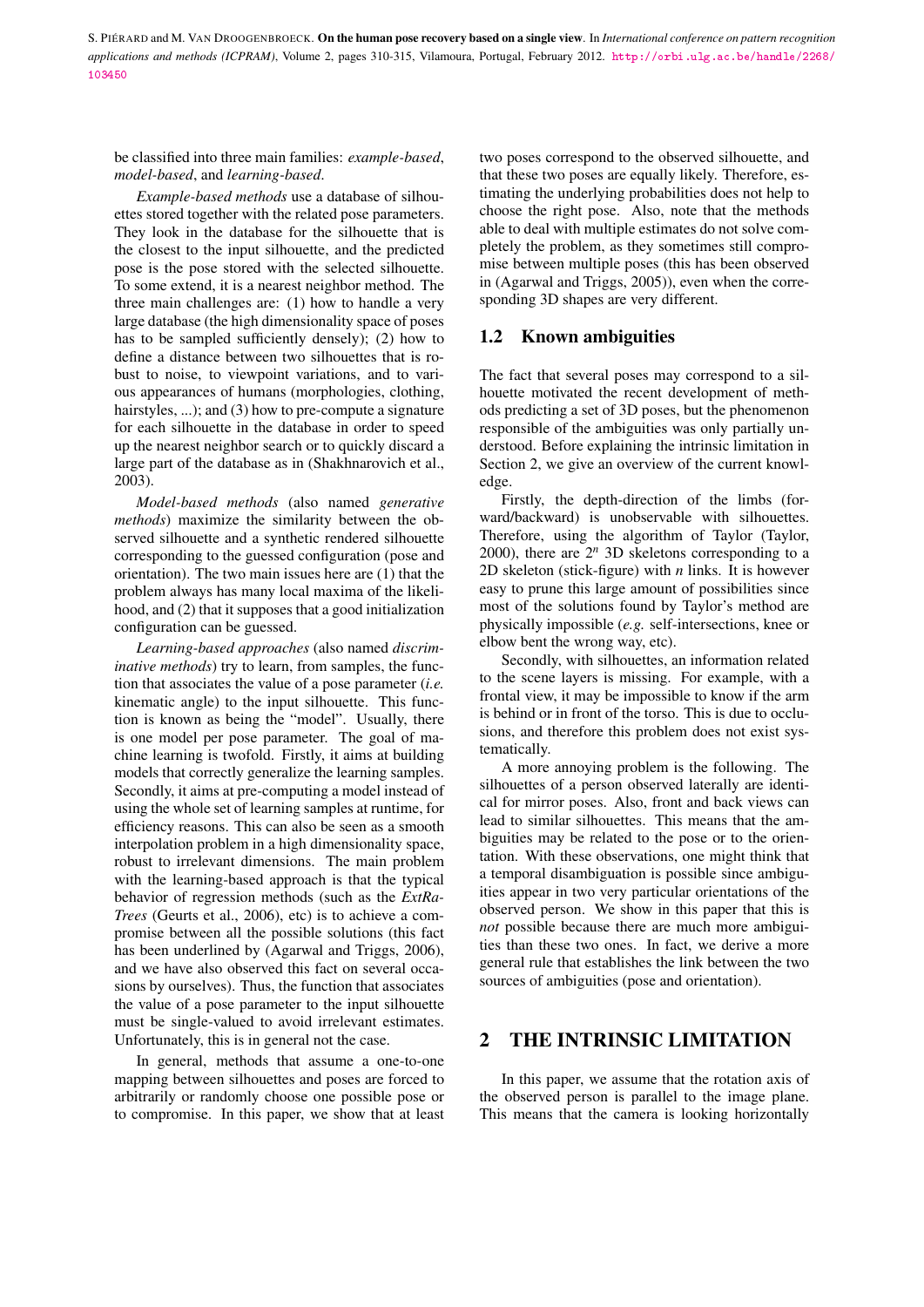

(*i.e.* we see a side view). In the following, we adopt the following convention (without any loss of generality): the orientation  $\theta = 0^{\circ}$  corresponds to the person facing the camera (so, a translation of the person in space implies a change of orientation).

Under this assumption there is an intrinsic limitation of estimating the pose from a single silhouette. In most of the cases, two different poses correspond to the same silhouette. This remains true even when the precise morphology of the person present in front of the camera is known, when the silhouette is noisefree, and when there are no occlusions.

Let us consider two mirror poses  $p_1$  and  $p_2$  as the ones depicted in Figure 1. Obviously, they have the same probability density to be observed in any application. Note that  $p_1$  and  $p_2$  are neither symmetrical nor planar, and therefore, our observations are valid for all poses. As shown in Figure 2, the configurations  $(p_1, \theta)$  and  $(p_2, 180^\circ - \theta)$  give rise to approximately the same silhouettes.

A closer look at silhouettes of Figure 2 shows that there are small differences between the two silhouettes. These are due to perspective effects and become negligible for large distances between the camera and the observed person. When the distance becomes infinite, the pinhole camera becomes an orthographic camera. For this limit case, the two silhouettes are, strictly speaking, identical. In practice however and despite the presence of differences, it is not possible to robustly differentiate the two silhouettes even when the camera is very close to the observed person. This is illustrated in Figure 3. Perspective effects lead to small details located on the boundaries of the silhouettes. But in a practical application, noise alters the boundaries of the observed silhouettes. Therefore, the information relative to the pose that is po-



Figure 3: Magnitude of the perspective effects. For different distances between the camera and the observed person, this figure shows the silhouette corresponding to the configuration  $(p_1, 30^\circ)$  on the first row, and the silhouette corresponding to the configuration  $(p_2, 150^\circ)$  on the second row. The difference between the two silhouettes is depicted on the third row.

tentially present because of perspective effects is unusable when there is noise.

In summary, at least two poses must always be taken into account for each silhouette observed. This intrinsic limitation is not due to noise, nor to occlusions (*e.g.* there are no significant occlusions in Figure 2). It should also be stressed that the two poses are equally likely. The only rare cases in which only one pose has to be considered arise when the pose of the observed person is itself symmetrical.

### 3 DISCUSSION

#### 3.1 Practical implications

The first practical implication of the intrinsic limitation for pose recovery systems is that once a pose has been estimated, both the pose itself and its mirrored version have to be considered. This is true for example-based, model-based, and learning-based methods.

Another implication of the intrinsic limitation concerns the learning set used in learning-based approaches. As we have already noticed in Section 1.1, there should be only one pose corresponding to a silhouette. Otherwise, the regression methods would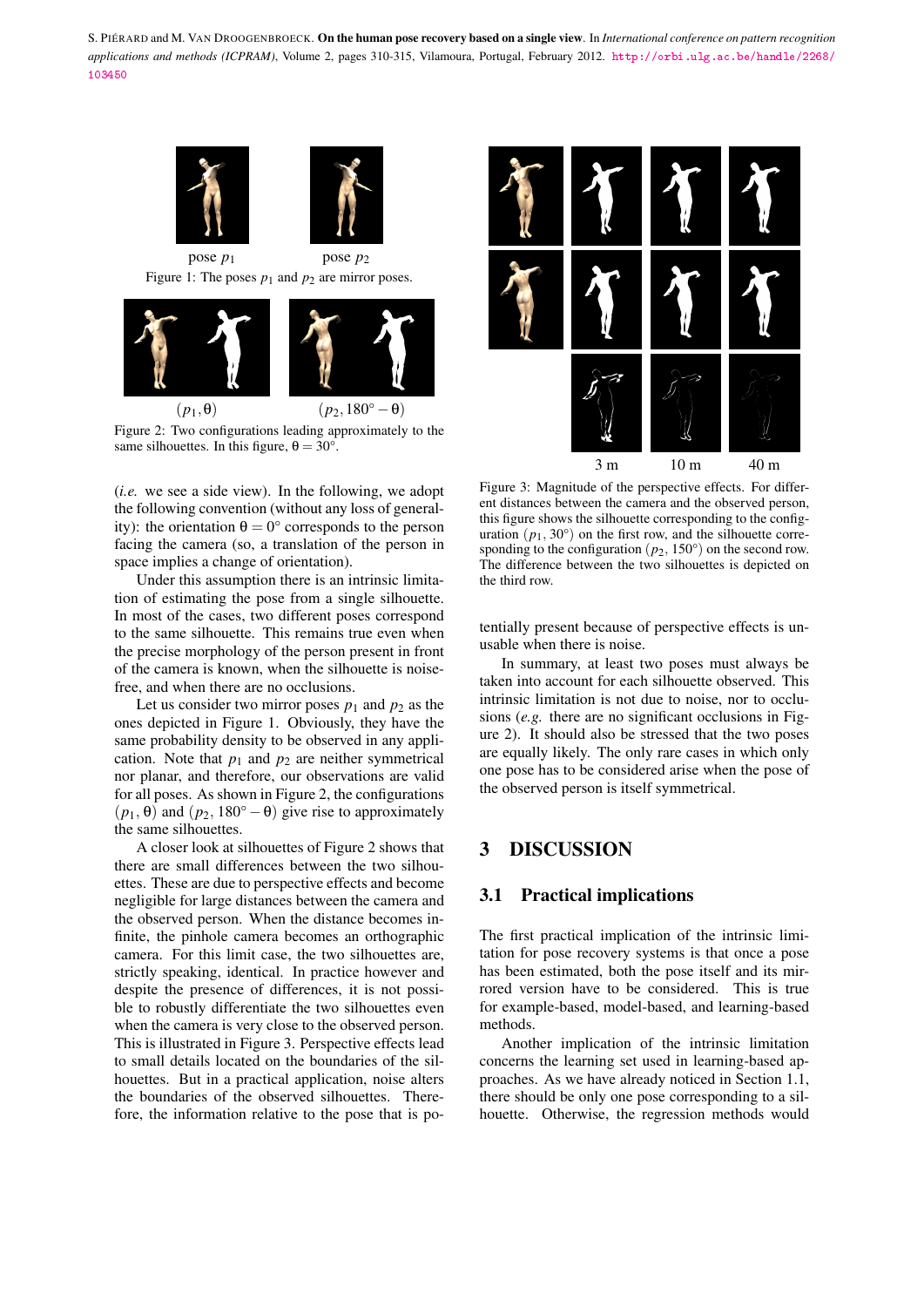produce irrelevant estimates of the pose parameters. It is therefore necessary to discard half of the configurations in the learning set (Section 3.3 provides some indications on how to do this correctly).

### 3.2 Overcoming the intrinsic limitation

It is clear that we must rely on as few as possible information related to the appearance (colors and textures may be at best considered as weak cues because of their high variability and their sensitivity to lighting conditions), and that it is advised to base the decisions on geometric information. However, the silhouettes are not the only geometric information that can be obtained from a single camera.

With a color camera, one can also extract contours, but in a less reliable way than silhouettes. Unfortunately, the internal contours do not always provide enough information to overcome the intrinsic limitation. For example, if we consider the situation depicted in Figure 2, the indetermination persists because no contour can be detected inside the silhouettes. This is because there is no significant occlusion in that case.

With a range camera, it is possible to acquire silhouettes annotated with depth. Nowadays there exist cheap range cameras (for example *Microsoft's kinect*). Therefore, range cameras are a viable alternative to color cameras. It is not surprising that it is possible to estimate human poses from silhouettes annotated with depth (Shotton et al., 2011; Girshick et al., 2011) since the intrinsic limitation presented in this paper does not apply with that kind of data.

# 3.3 Does it help to know the orientation?

If we take again a quick look at Figure 2, we see that among the two configurations leading to the same silhouettes, the orientation of one pose is comprised in the [−90°, 90°] angle range, and the other one in the [90°, 270°] range. Naively, one may think that the knowledge of the orientation helps to choose the right configuration, and thus the right pose. But this is only true if the orientation is not close to  $-90^\circ$  or  $90^\circ$ , because in those cases there exists still two possibilities and the knowledge of the orientation does not help to choose the right one (see Figure 4). In conclusion, knowing the orientation may help to overcome the intrinsic limitation in most of the cases, but not always.

The orientation and the pose are two independent notions. We can evaluate them simultaneously, or independently. An example of pose recovery method



Figure 4: Even when we know the orientation of the person, the intrinsic limitation still implies that there may be two different poses giving rive to the same silhouette. This happens when the orientation is close to 90° or −90°.

estimating the orientation in a first step has been proposed by Gond *et al.* (Gond et al., 2008). Another interesting procedure is the one adopted by Peng *et al.* (Peng and Qian, 2008). They start by choosing an initial pose estimate and an initial orientation estimate. Then, alternatively, they improve the estimated pose considering that the orientation is known, and they improve the estimated orientation considering that the pose is known, until convergence. Both the methods proposed by Gond *et al.* and Peng *et al.* tend to demonstrate that, as expected, knowing the orientation helps to recover the pose.

A simple, but fast and effective, method to estimate the orientation has been proposed in (Piérard et al., 2011). In that paper, we explain that a silhouette annotated with depth is necessary to estimate the orientation. Because there is the same kind of intrinsic limitation for the orientation estimation than for the pose recovery, it is impossible to estimate the orientation of the person in front of the camera by deriving it from a binary silhouette, but possible with a silhouette annotated with depth.

# 3.4 A few notes about the previous methods described in the literature

In this subsection, we would like to discuss results on pose recovery that were reported in the literature.

Poppe *et al.* (Poppe and Poel, 2006) compared three shape descriptors to recover the pose from a unique silhouette in an example-based approach, with a nearly horizontal camera (the elevation was chosen to be  $10^{\circ}$  or  $20^{\circ}$ ). From their results, it seems possible to retrieve the pose from a unique silhouette. But, they only used silhouettes corresponding to orientations in the range  $[-80^{\circ}, 80^{\circ}]$ . The success of their method is thus coherent with the intrinsic limitation described in this paper. Since we know that the orientation is between  $-90^\circ$  and  $90^\circ$ , these bounds being excluded, it is possible to select the good pose out of the two possibilities.

Another pose recognition system based on a single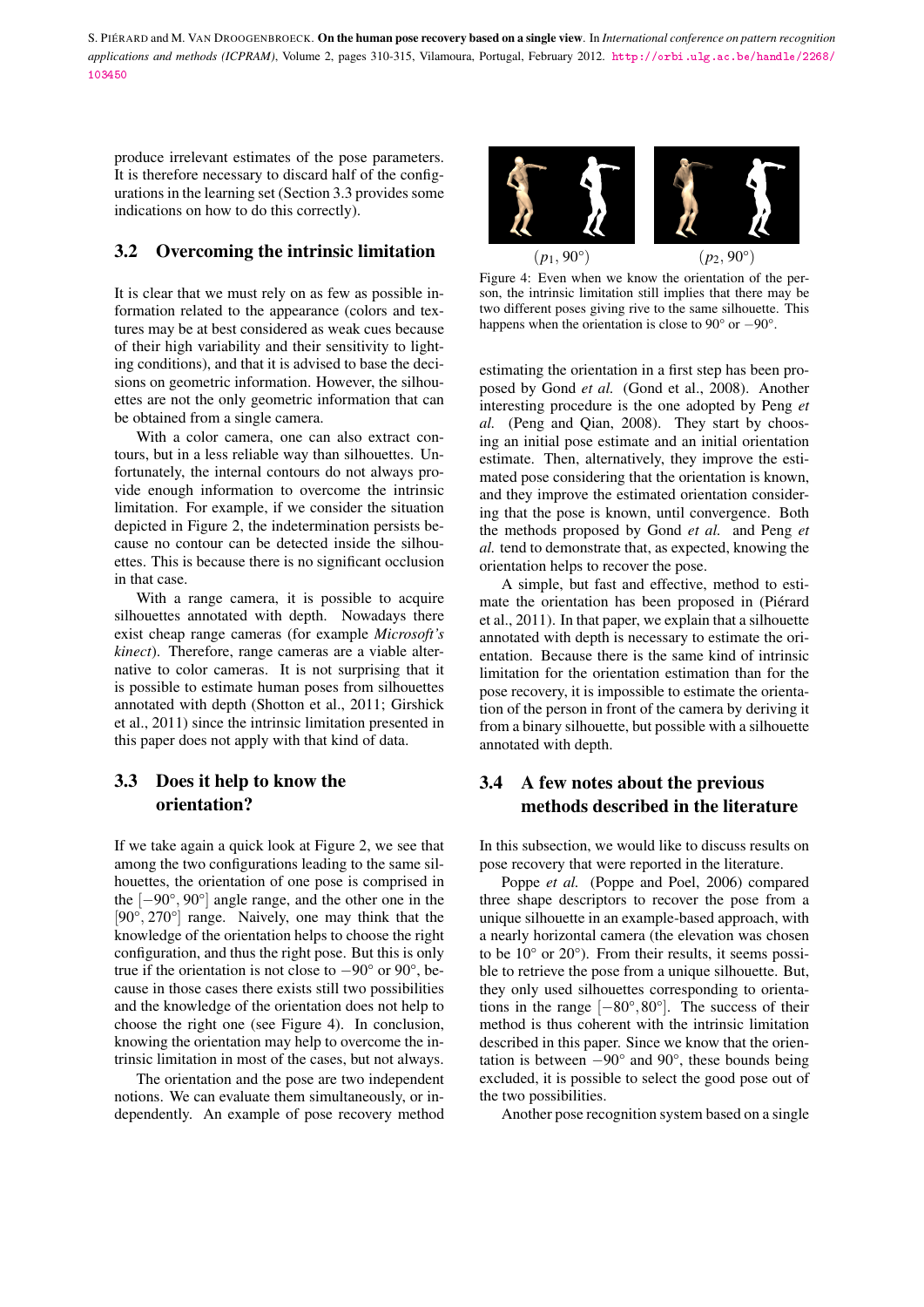silhouette has been proposed by Agarwal *et al.* (Agarwal and Triggs, 2006). They announced mean angular errors of about 5° on synthetic (noise-free) data. This seems to be good results, but the problem is that they estimate the pose based on a sole silhouette, for orientations in a 360° range, and we have proved in Section 2 that this is impossible. Because their data (poses and orientation) are taken from real human motion capture sequences, three hypotheses about their learning set and their test set could explain their unusually optimistic results: (1) that the orientation is not uniformly distributed over 360°, (2) that the orientation is statistically linked to the orientation, and most likely (3) that their method takes into account the small details due to perspective effects<sup>1</sup>. Nevertheless, we suppose that their method should work as expected if the allowed orientations are restricted to the  $[-90^\circ, 90^\circ]$  range.

In the description of their model-based method, Sminchisescu and Telea (Sminchisescu and Telea, 2002) explain that extracting pose from silhouettes is an under-constrained problem, and suggest to use temporal disambiguation. Similarly, Howe (Howe, 2004) predicted a set of 3D poses for each silhouette, and tried to select the right one using temporal coherence. This led to tracking failures. Following the explanation given in this paper, it is now clear that at least two motions may correspond to a sequence of silhouettes. Therefore, the temporal information does not suffice to resolve ambiguities.

In their work, Elgammal *et al.* (Elgammal and Lee, 2009) assume that the motion is known (*e.g.* walking, running, performing a golf swing or kicking). They estimate the 3D pose and the viewpoint from a single silhouette (or edges). This is done by learning both the visual manifold (*e.g.* the manifold related to the viewpoint) and the kinematic manifold (*e.g.* the manifold related to the pose), and using a particle filter for tracking. The joint manifold is topologically equivalent to a torus and each point on this torus corresponds to a pose and a viewpoint. This methodology allows to recover the multiple poses and viewpoints corresponding to the input silhouette since the particles may converge to multiple areas on the torus. The illustration in their paper clearly shows that the particles may converge towards two areas on the torus. Note that given a motion, every pose does not necessarily admit a symmetrical one, especially when the learning set is only populated for right-handed persons (walking is an exception).

In summary, it is very important to consider the

intrinsic limitation when building learning and testing sets. Also, it is useful to consider this limitation to better understand the results reported in the literature until now and to correctly understand the limitations of the corresponding methods.

#### 3.5 On the evaluation methods

In recent years, a few methods predicting a set of 3D poses ("modes") from the silhouette have emerged (Rosales and Sclaroff, 2001; Howe, 2004; Sminchisescu et al., 2005; Agarwal and Triggs, 2005; Elgammal and Lee, 2009). In theory, these methods are better suited for the monocular human pose recovery because they are able to properly handle the ambiguities. However, when evaluating such methods, authors fall back on a deterministic method (Sminchisescu et al., 2005; Rosales and Sclaroff, 2001), for example by only measuring the error with respect to the most probable mode. Doing this, they loose the potential of their methods (the correct solution is not always the one predicted as the most probable). To avoid pessimistic results, the authors sometimes limit the ambiguity by using a learning set specific to the test sequence (Sminchisescu et al., 2005), or by using test sequences of symmetrical poses (*e.g.* the *jumping in the air while rotating* sequence in (Elgammal and Lee, 2009)). Unfortunately, this gives rise to highly optimistic results. A better solution would be, for example, to consider the most probable mode and its symmetrical pose, and to report the minimum error obtained with these two poses.

# 4 CONCLUSION

The pose recovery from a single silhouette acquired by a camera placed horizontally is an underdetermined problem: at least two poses may correspond to an input silhouette. Surprisingly, it seems that this intrinsic limitation has never been discussed completely by previous authors (to our knowledge).

From our point of view, it is necessary either to assume that the orientation is comprised between −90° and 90° or equivalently between 90° and 270° (the bounds being excluded, this is important), or to use a range sensor in order to annotate the silhouettes with depth, or to use a method able to predict a set of 3D poses instead of a unique pose.

Note that the human pose recovery has been often compared to the hand pose recovery in the literature. The intrinsic limitation presented in this paper originates from the symmetry of the human body. A hand

<sup>&</sup>lt;sup>1</sup>We showed in (Piérard et al., 2011) how it is easy, even unintentionally, to learn the small details due to perspective effects when working with synthetic silhouettes.